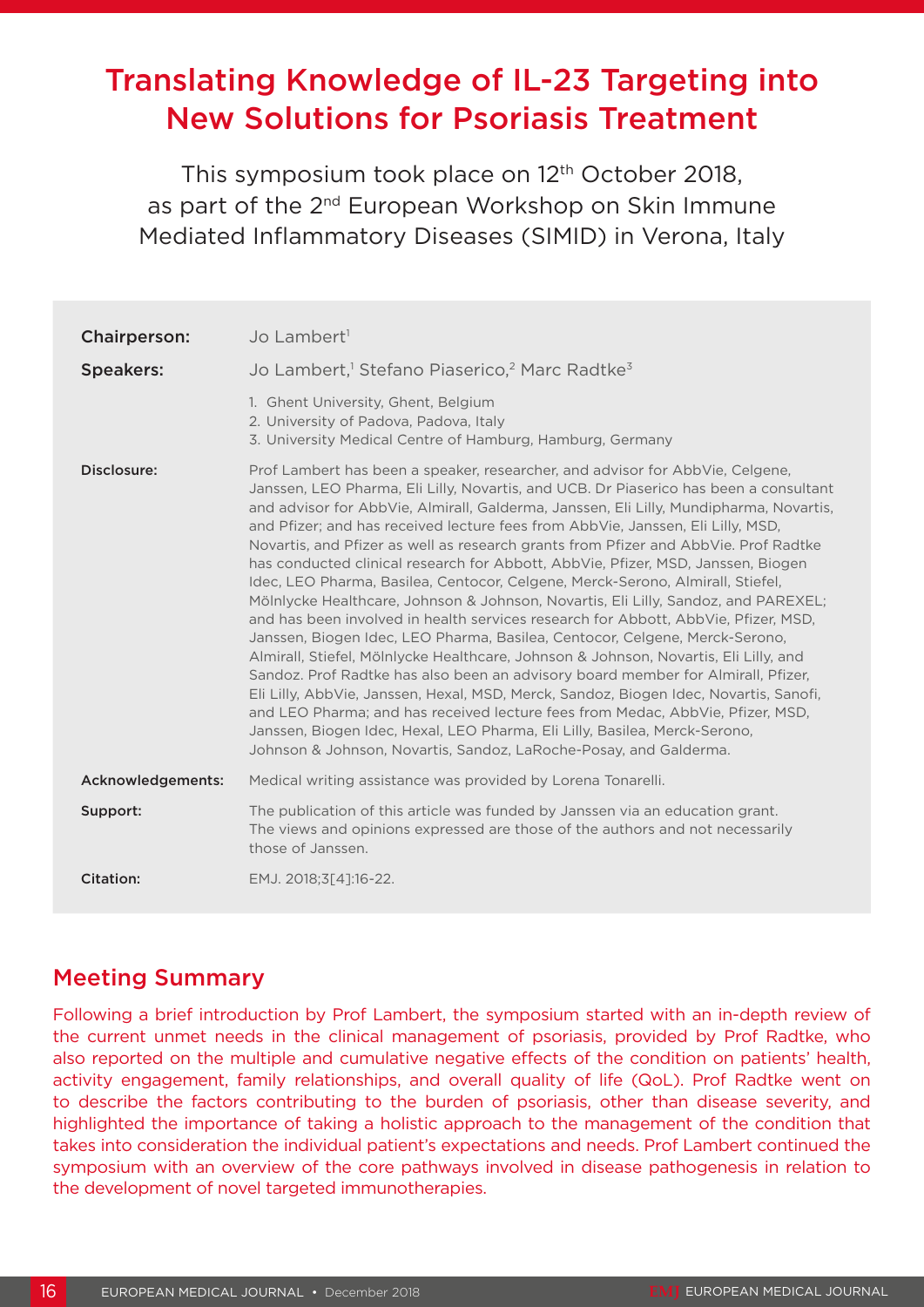Prof Lambert reviewed the current clinical paradigms for the treatment of psoriasis, including targeted biological therapies, such as TNF-α inhibitors and newer agents acting on IL-17 and IL-23, which research shows may represent a more effective approach to the treatment of psoriasis and other autoimmune inflammatory disorders. The latest Phase III clinical trial data on therapies selectively targeting the upstream cytokine IL-23 were then presented by Dr Piaserico, with a focus on the monoclonal antibodies guselkumab, risankizumab, and tildrakizumab, and their potential to achieve consistent rates of skin clearance long-term, with the added benefit of prolonged dose intervals and intermittent treatment in some patients.

# Burden of Psoriasis at Individual and Societal Levels

#### Professor Marc Radtke

The last decade has been one of the most exciting for dermatologists managing patients with psoriasis, and this has been largely due to the significant progress of targeted treatments. The key question is how to exploit these achievements to minimise the disease burden on individuals and society. Frequently underdiagnosed and undertreated,<sup>1,2</sup> psoriasis is a chronic, systemic inflammatory, autoimmune skin disease characterised by a relapsingremitting course, $3,4$  which is associated with multiple comorbidities.2 Although psoriasis can occur at any age, the highest prevalence is among people aged 50–80 years, and the majority of patients face >40 years of life with the disease.<sup>5</sup> In children, prevalence rates increase from infancy to adulthood with each year of age.<sup>5,6</sup> The average lifetime period with psoriasis in this population is >60 years.5

Crucially, the effects of psoriasis on the skin are only the tip of the iceberg. Genetic and environmental factors can lead to systemic inflammation, an important contributor to the pathogenesis of cardiovascular and metabolic comorbidities;<sup>5</sup> therefore, psoriasis is often associated with atherosclerosis, psoriatic arthritis, obesity, diabetes, and hypertension.<sup>5,7</sup> The psychological component of psoriasis also needs to be considered; an estimated 77% of patients experience stigmatisation related to their condition and 30% suffer from depression.5 Additionally, patients with psoriasis experience lower QoL as well as reduced work productivity and associated economic loss.7

As described by Kimball et al., $8$  the overall negative effects of psoriasis accumulate over time, resulting in impaired QoL, including a feeling of lost opportunities and unfulfilled potential. This concept is known as the Cumulative Life Course Impairment (CLCI) of psoriasis.<sup>8</sup> Understanding the patients' perspective is crucial to identifying those who are more vulnerable to cumulative impairment, improving CLCI prevention, and optimising treatment and allocation of healthcare resources.

Most psoriasis patients report the need to be healed of skin defects, free of itching, comfortable appearing in public, and able to lead a normal working life.<sup>5</sup> Patients also report a substantial burden in terms of the impact of psoriasis on health-related QoL (HRQoL). This is illustrated in a conceptual model developed by Narayanan et al.<sup>9</sup> using data from a study of patients with moderate-to-severe psoriasis in France, Germany, Italy, Spain, the UK, Brazil, Canada, and the USA.

The model shows how physical symptoms, such as pain and itching, impact the patient's HRQoL through negative effects on mental health (e.g., stress and poor self-image), activity engagement (e.g., avoidance of hobbies and changing careers), social life (e.g., avoidance of contact with other people), and family relationships (e.g., perceived lack of support).9 Factors such as stress and infections can aggravate symptoms and further reduce QoL. However, the latter can improve with effective treatments and avoidance of symptom triggers.9

Clearly, disease severity is not the only determinant of the multifaceted clinical, individual, and economic burden of psoriasis. This view is further supported by the results of a survey of dermatologists (n=524) and their patients (n=3,821) that indicates that physical and psychological comorbidities as well as type of itch and lesion site all contribute to the overall burden of psoriasis.<sup>7</sup> The mean±standard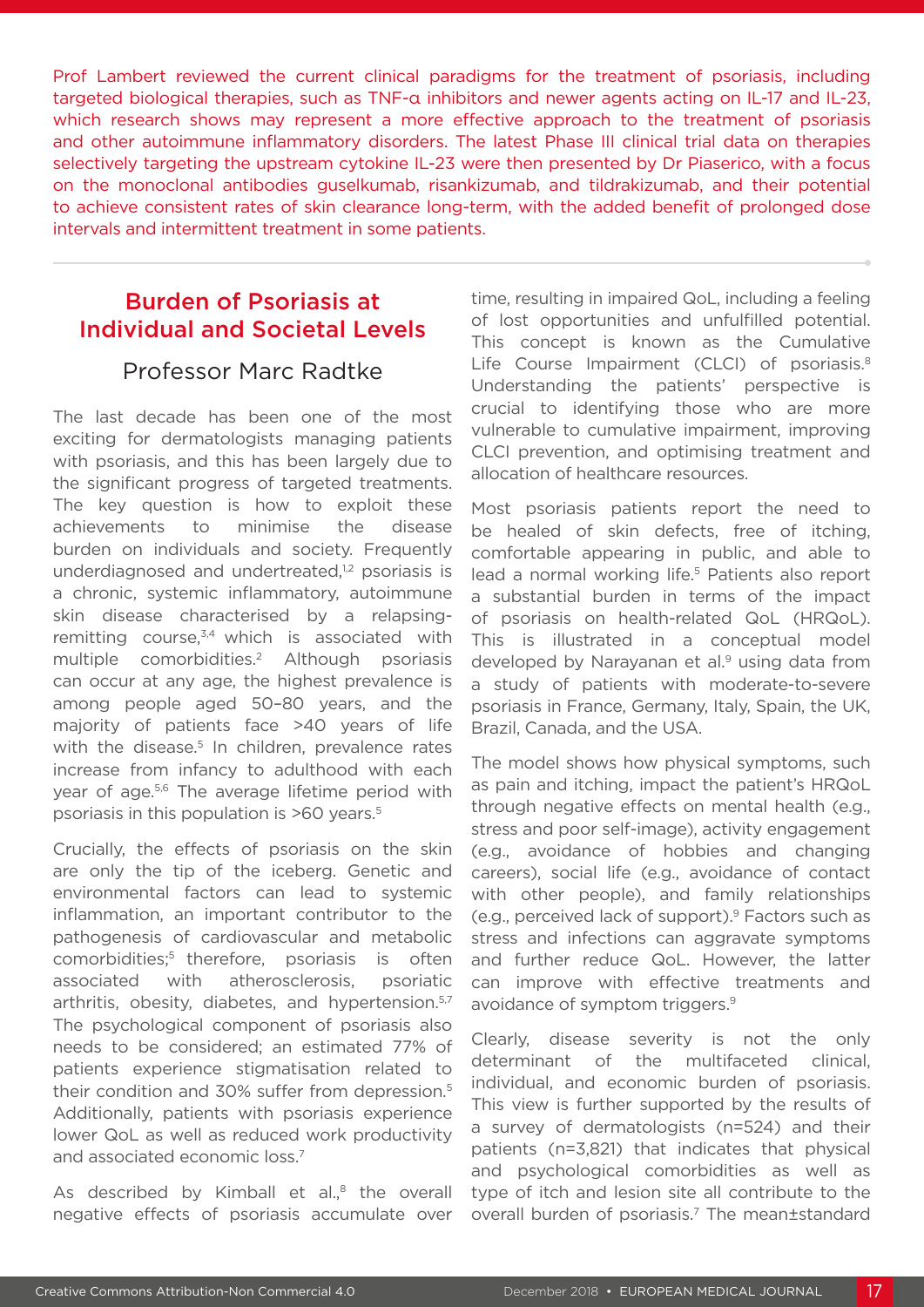deviation Psoriasis Area Severity Index (PASI) of the surveyed patients was 6.4±7.0. However, having anxiety or depression significantly increased the likelihood of experiencing skin pain (adjusted odds ratio [OR]: 1.52; 95% confidence interval [CI]: 1.16–1.96) and itch (adjusted OR: 2.09; 95% CI: 1.68–2.61). The presence of itch increased the likelihood of experiencing skin pain (adjusted OR: 1.76; 95% CI: 1.43–2.17), worsening QoL (p<0.01), and increased percentage of overall work impairment (17%; 95% CI: 2%–34%).7

Furthermore, compared with patients with skin lesions affecting only nonvisible body areas, those with lesions in both visible and nonvisible body areas were more likely to have skin pain (p<0.0001), worsening QoL (p<0.01), and decreased adjusted mean EuroQol-5D (EQ-5D) utility weight.<sup>7</sup> Similarly, patients with lesions in both sensitive (the face, scalp, and genitals) and nonsensitive (including the torso, arms, and legs) areas were more likely to have skin pain (p<0.0001), worsening QoL (p<0.01), and decreased adjusted mean EuroQol-5D (EQ-5D) utility weight than patients with lesions in nonsensitive areas only.<sup>7</sup>

The correlation between site of psoriatic lesions and psychological comorbidities has been investigated in detail by Łakuta et al.<sup>10</sup> They reported the strongest association for experiences of stigmatisation and presence of skin lesions on the arms and hands (r=0.34; p<0.0001) and chest (r=0.33; p<0.0001), whereas depressive symptoms were found to be significantly related to lesions on the head and neck (r=0.28; p<0.0001), genitals (r=0.25; p<0.0001), and upper back (r=0.25; p<0.0001).10

Other research has identified a link between psoriasis and sexual dysfunction. This affects 22.6–71.3% of patients, according to a systematic review by Molina-Leyva et al.<sup>11</sup> The same review established that the risk of sexual dysfunction is higher in patients with genital lesions.<sup>11</sup> Therefore, evaluating the presence of the latter, as well as the presence of sexual dysfunction, is important in order to determine disease severity when making treatment decisions.

Understanding patients' expectations is also crucial, as these do not always necessarily align with those of doctors.<sup>5</sup> The psoriasis treatment

landscape has evolved considerably over the last 15 years, and current therapies achieve improvements in PASI score of up to 90–100%, corresponding to near-complete or complete resolution.12,13 It is important not to focus exclusively on these targets but to consider also what matters to patients in terms of their QoL goals.

# Pathophysiology of Psoriasis and Implications for Treatment

# Professor Jo Lambert

Etanercept, the TNF receptor protein, is a widely-used systemic treatment for chronic, moderate-to-severe plaque psoriasis. Its clinical efficacy has been linked of the downregulation of the IL-17 pathway, suggesting that downstream suppression of Th17 cells is an essential response to TNF inhibitors.<sup>14</sup>

The IL-17 pathway plays a prominent role in the pathophysiology of psoriasis, contributing to the clinical manifestations of the disease.15 Among the new therapies that have been developed to target this pathway, the human monoclonal antibody, ustekinumab, inhibits both IL-12 and IL-23, and, unlike TNF inhibitors, does not increase the risk of malignancy.16 Ustekinumab also has the highest drug survival period, a measure of the time a patient remains on a certain therapeutic agent. A prospective, observational cohort study using data from the British Association of Dermatologists Biologic Interventions Register (BADBIR), compared with patients on the TNF inhibitor adalimumab, those receiving ustekinumab had an increased likelihood of remaining on therapy (hazard ratio [HR]: 0.48; 95% CI: 0.37–0.62), whereas those receiving etanercept or infliximab were more likely to discontinue therapy (HR: 1.63; 95% CI: 1.45–1.84 and HR: 1.56; 95% CI: 1.16–2.09, respectively).17

However, ustekinumab is not effective in some patients. Langley et al.<sup>18</sup> demonstrated, in the Phase III NAVIGATE trial, that these patients may become responders when switched to a therapy exclusively targeting the IL-23 pathway. Patients (n=871) with moderate-to-severe psoriasis were administered a 45 or 90 mg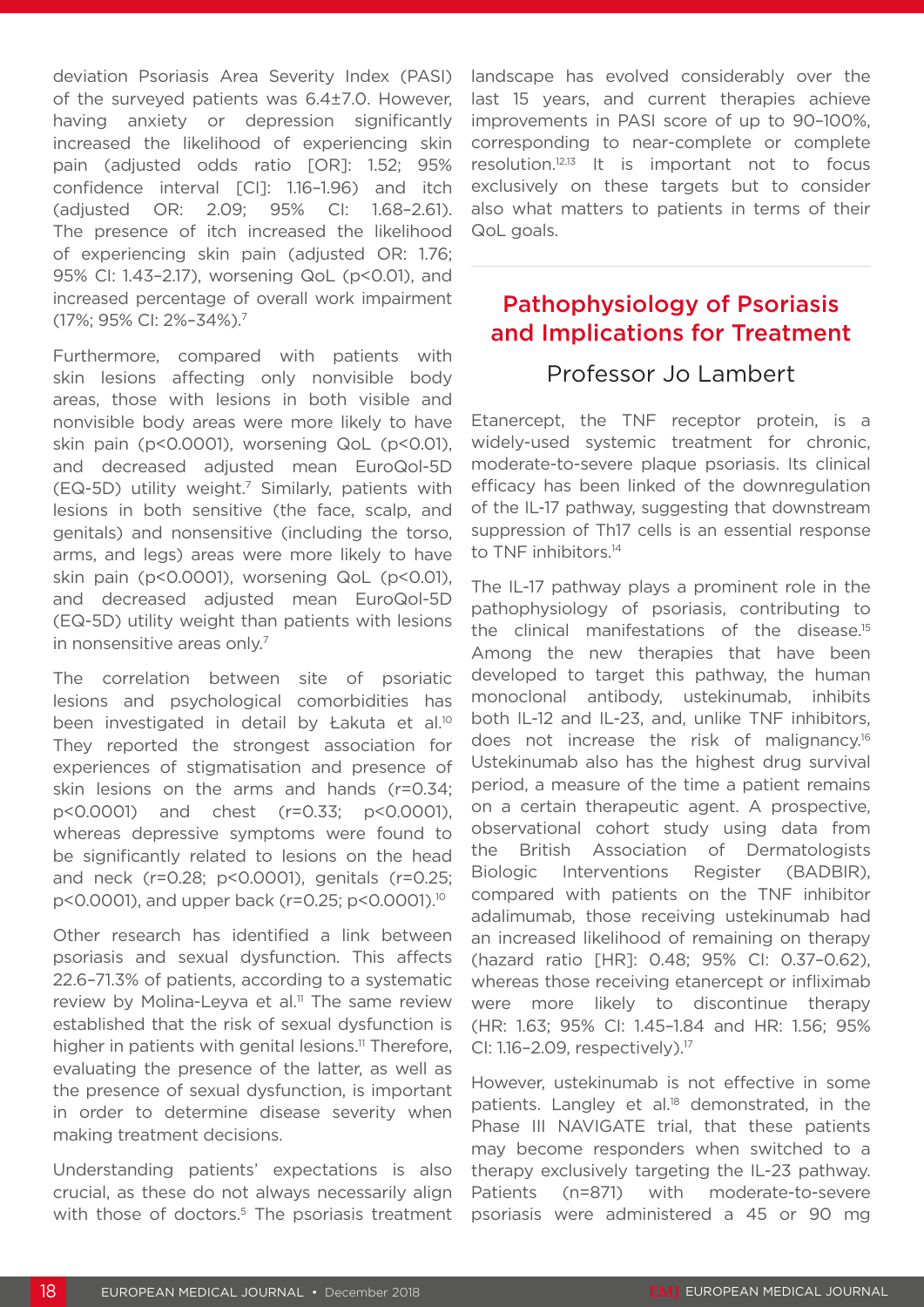ustekinumab dose at Week 0 and 4. At Week 16, 268 subjects with inadequate response were randomised (double-blind) to receive 100 mg guselkumab (an anti-IL-23 monoclonal antibody) or to continue the ustekinumab regimen. Compared with the randomised ustekinumab group, more patients on guselkumab achieved PASI 90 (51.1% versus 24.1%; p<0.001, respectively) and PASI 100 (20.0% versus 7.5%; p=0.003, respectively) at Week 52.18

The findings suggest that IL-23 has a primary role in the regulation of inflammation and the pathophysiology of autoinflammatory diseases, including psoriasis.<sup>19</sup> Therefore, IL-23 may be a more appropriate target for the effective treatment of the condition than IL-17. Blocking IL-23 can lower the number of Th cells, resulting in the long-term reduction of cytokines, including IL-17. Conversely, when IL-17 is inhibited, the downstream production of cytokines such as IL-17A and IL-17F remains unaffected.<sup>19</sup>

Adequate targeting is important, because effective treatment can prevent negative outcomes, such as premature death. A prospective populationbased cohort study by Noe et al.<sup>20</sup> found that untreated patients with physician-reported psoriasis body surface area (BSA) >10% (n=856) had increased mortality risk compared with the general population (adjusted HR: 1.68; 95% CI: 1.08-2.61).<sup>20</sup> This highlights the importance of clinicians being ambitious in treating psoriasis, by aiming to reduce BSA as much as possible: preferably to below 3%.

Inhibitors of the IL-17 pathway include guselkumab, risankizumab, tildrakizumab, secukinumab, ixekizumab, and brodalumab, all of which have a demonstrated good efficacy and safety profile, and are specific to psoriasis.<sup>21</sup> However, the aforementioned drugs are expensive and have limited long-term data. With the exception of secukinumab and ixekizumab, these newer biologics target IL-17F, which can halt the pathogenesis of psoriasis by preventing neutrophil influx and the expression of IL-8 and extracellular signal-regulated kinase (ERK)1/2 in keratinocytes.<sup>22</sup> As a downside, IL-17F inhibition can increase patient susceptibility to mucosal infections, particularly *Mycobacterium tuberculosis*. 23 In the AMAGINE-2 and AMAGINE-3 clinical trials, brodalumab demonstrated a faster onset of action compared with ustekinumab in

patients with moderate-to-severe psoriasis.<sup>24</sup> However, brodalumab also inhibits IL-17E (otherwise known as  $IL-25$ ), $25$  which is thought to contribute to the establishment of physiological pregnancy26 and to the prevention of fat accumulation in the liver.<sup>27</sup> Thus, potentially, brodalumab might not be appropriate for women of childbearing age with psoriasis and for patients with psoriasis in general, given the high prevalence of metabolic disease in this population.<sup>28</sup> Guselkumab, on the other hand, selectively targets the IL-23 subunit p19.29 Specific IL-23 p19 blockade has been associated with improved and more sustained efficacy and safety as well as lower dosing frequency (every 8–12 weeks), compared with downstream targeting of cytokines of the IL-23/Th17 pathway,<sup>19</sup> resulting in long-term remissions that could potentially allow intermittent treatment.30 In the clinical setting, PASI improvement from 28.8 to 1.8 has been observed with 6 months of therapy (two injections) of guselkumab.<sup>31</sup> Additionally, low dosing frequency may contribute to patient adherence.

Clearly, dermatologists have a wide range of more effective, newer biological therapies to choose from when it comes to managing psoriasis. But, since every patient is likely to have specific needs and expectations, it is important that they have an understanding of the mechanisms of action involved, in order to effectively personalise treatment. Active questioning of patients about comorbidities and lifestyle is also crucial.

# Clinical Insights into Selective IL-23 Inhibitors

#### Doctor Stefano Piaserico

There is currently a need to raise the bar in psoriasis management. The focus of treating psoriasis should be on attaining long-term disease control to improve QoL and to reduce comorbidities and mortality. With regard to QoL specifically, a large body of evidence indicates that this improves as the patient's skin clears. This was the conclusion, for example, of a systematic review of randomised controlled trials evaluating biologics for moderate-tosevere psoriasis.<sup>32</sup> The analysis was based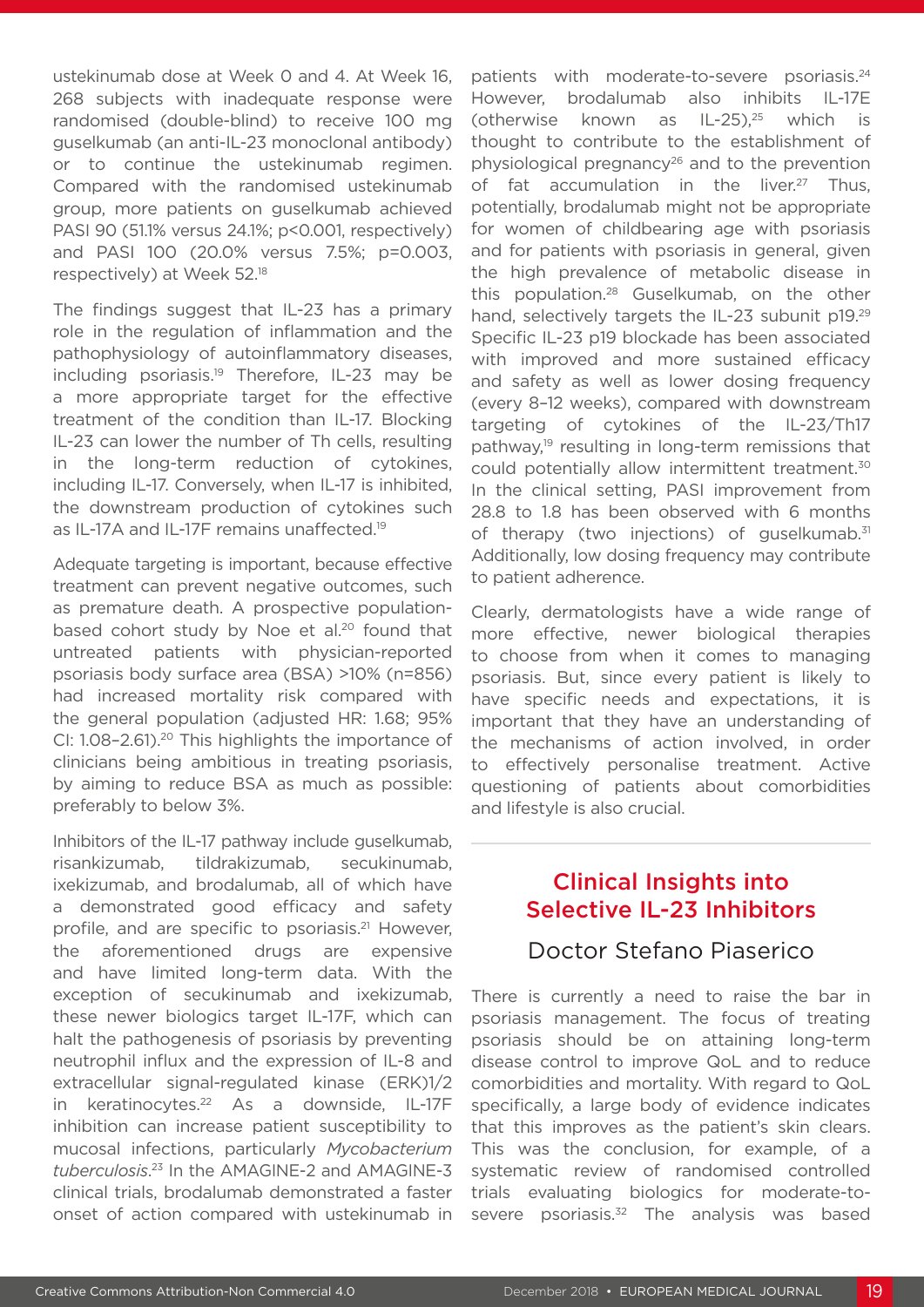on data from 22 treatment arms across 13 randomised controlled trials. It found a correlation between mean improvement in PASI and mean reduction in Dermatology Life Quality Index (DLQI) score ( $r^2$ =0.80, from baseline at Weeks 10–16), and the authors concluded that a ≥75% reduction in PASI can considerably improve QoL in patients treated with biologics. $32$ 

Against this backdrop, it is worth considering that upstream blockage of the IL-23/Th 17 axis, by agents like guselkumab, risankizumab, and tildrakizumab (all acting on the p19 subunit of IL-23), has several advantages over mid or downstream inhibition. In the Phase III VOYAGE study, by Blauvelt et al.,<sup>29</sup> compared with patients on adalimumab (n=334), significantly more subjects on guselkumab (n=329) achieved PASI 90 at Week 16 (73.3% versus 49.7%), 24 (80.2% versus 53.0%), and 48 (76.3% versus 47.9%) (p<0.001 for all comparisons). Similarly, in two Phase III studies by Gordon et al., $33$ significantly more patients treated with risankizumab achieved PASI 90 compared with patients treated with ustekinumab or placebo.<sup>33</sup> Tildrakizumab demonstrated superiority versus etanercept in the Phase III trial reSURFACE 1 by Reich et al.,<sup>34</sup> with 73% of patients on tildrakizumab achieving PASI 75 at Week 28, compared with 54% of those on etanercept.34 Guselkumab, risankizumab, and tildrakizumab also showed superior efficacy versus placebo, in the above studies. $29,33,34$  Furthermore, treatment with guselkumab has been found to be effective at increasing absolute PASI response consistently during 2 years of treatment, $35$  and improving the appearance of body areas that are especially difficult to treat, such as the scalp, hands, feet, and nails.<sup>29</sup>

From a practical viewpoint, it is worth noting that PASI responses are maintained after withdrawal of guselkumab in a high percentage of patients. For example, in the study by Reich et al.,<sup>36</sup> guselkumab-treated patients with moderate-to-severe psoriasis achieving ≥90% improvement in PASI score from baseline were randomised at Week 28 to either guselkumab (maintenance group) or placebo (withdrawal group). Through Week 48, 36.8% of patients in the withdrawal group sustained a PASI 90 response versus 88.6% of those in the maintenance group.<sup>36</sup> Research has also

found that >70% of adalimumab PASI 90 non-responders achieved and maintained PASI 90 or 100 after switching to guselkumab.<sup>37</sup> Both guselkumab and risankizumab combine a high degree of efficacy with a favourable safety profile, with no new safety concerns, including serious infections or malignancies, compared with other agents.<sup>29,33</sup> Of note, Zhu et al.<sup>38</sup> found minimal anti-drug antibody development with guselkumab. Among patients with psoriasis who were treated with this IL-23 inhibitor (n=943), 8.6% (n=81) developed anti-drug antibody by Week 100. Only 4 (4.9%) of these patients had antibodies that could neutralise the bioactivity of guselkumab *in vitro*, corresponding to an overall incidence of neutralising antibodies of 0.4%.

# Open Discussion

The last part of the symposium was an open discussion on the topics presented by the speakers. The following is a summary of the main points.

- **>** Asked whether human data are available on the role of IL-17E in the establishment of physiological pregnancy, Prof Lambert clarified that the evidence to date comes from animal studies.
- **>** It was highlighted that using a cascade model to illustrate the superiority of IL-23 inhibitors is not appropriate. A cascade model implies causation, which is not the case in the pathogenesis of psoriasis. A circular model would be more appropriate.
- **>** There was scepticism regarding the effectiveness of exclusively targeting the IL-23 pathway, given that the pathogenesis of psoriasis is fairly heterogeneous and some patients may develop paradoxical side effects. It was noted that the efficacy data are certainly positive, but it was acknowledged that additional long-term safety studies are needed.
- **>** It was generally agreed that ustekinumab will continue to play a major role in the management of psoriasis, largely due to the good safety profile, the long life of the medication, and the high patient adherence. However, it was pointed out that some patients may be underdosed at 45 mg.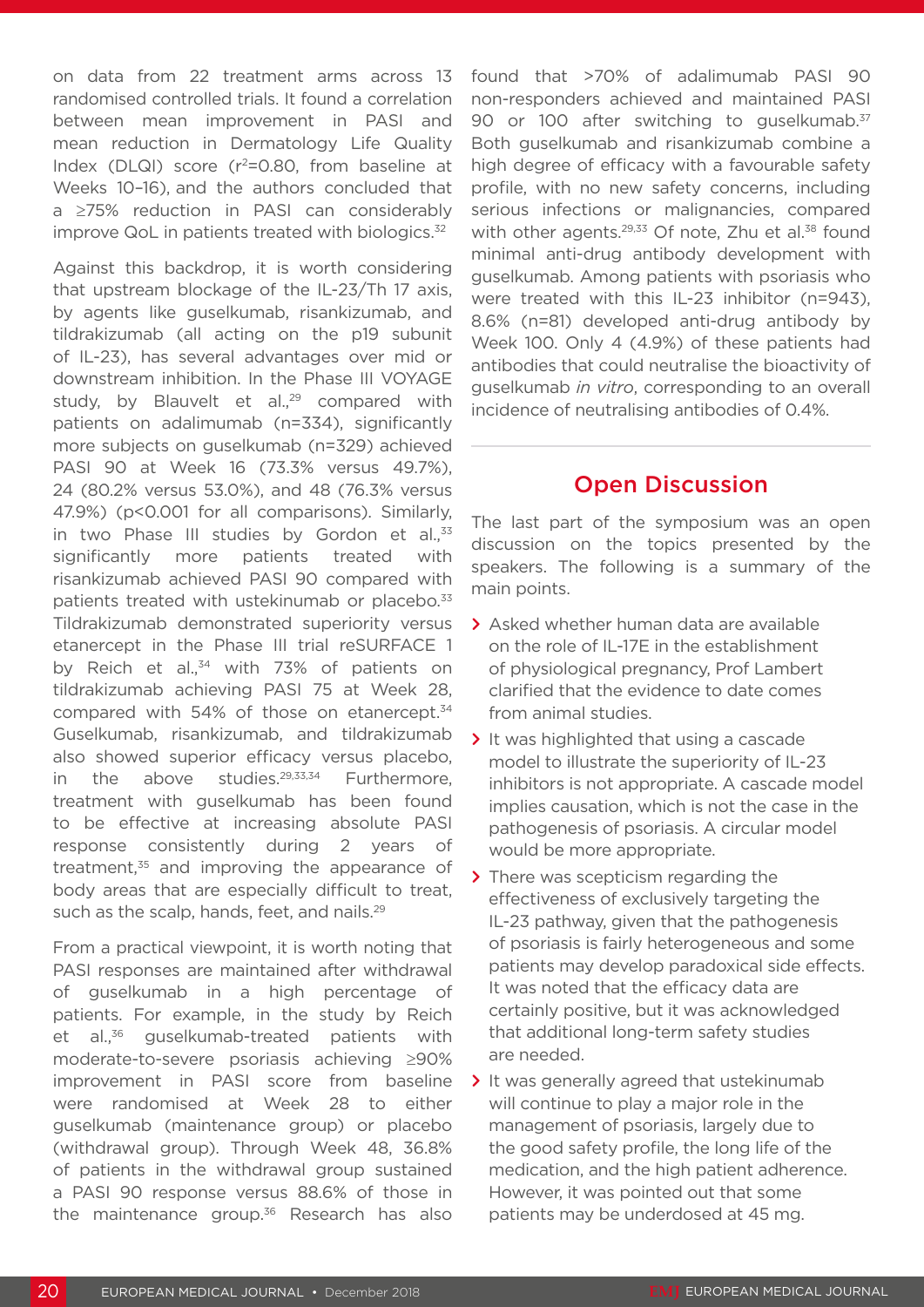- **>** Members of the audience highlighted the need to establish the cost-effectiveness of individual drugs, and to identify biomarkers of response. There was the perception that avoiding overtreatment, by lowering doses and prolonging dose intervals in the right patients, will contribute to reducing costs in the future.
- **>** It was asked why guselkumab, in particular, would be the perfect candidate for intermittent therapy. Dr Piaserico explained that guselkumab will likely be one of several medications allowing this, and noted that prolonging the dose interval, rather than stopping treatment altogether, would probably be a better approach in super responders.

# **Conclusion**

Clinical paradigms for psoriasis management have evolved substantially in recent years. They include targeted biologic therapies, such as TNF-α inhibitors and newer agents that can target the upstream cytokine IL-23 or the downstream IL-17. Several sub-targets exist for the latter, including IL-17A and IL-17F, the targeting of which has advantages and disadvantages that may impact on treatment decisions. Selective blockage of the upstream cytokine IL-23 may be a more appropriate approach, according to the latest clinical trial data, potentially improving the management of psoriasis and other autoimmune inflammatory disorders. Although long-term safety data are needed, there is evidence to suggest that targeting IL-23 may provide several advantages, including consistent skin clearance long term, prolonged dose intervals, and intermittent treatment, enabling dermatologists to meet patients' individual needs and expectations more effectively.

#### References

- 1. Armstrong AW et al. Undertreatment, treatment trends, and treatment dissatisfaction among patients with psoriasis and psoriatic arthritis in the United States: Findings from the National Psoriasis Foundation surveys, 2003-2011. JAMA Dermatol. 2013;149(10):1180-5.
- 2. Kurd SK, Gelfand JM. The prevalence of previously diagnosed and undiagnosed psoriasis in US adults: Results from NHANES 2003-2004. J Am Acad Dermatol. 2009;60(2): 218-24.
- 3. Smith CH et al. British Association of Dermatologists' guidelines for biologic interventions for psoriasis 2009. Br J Dermatol. 2009;16(5): 987-1019.
- 4. Raychaudhuri SK et al. Diagnosis and classification of psoriasis. Autoimmun Rev. 2014;13(4-5):490-5.
- 5. "Psoriasis healthcare and facts in Europe: For decision makers and stakeholders," Augustin M et al. (eds.), European Healthcare Facts 2018, Volume 1, Edition 1, PsoNet.
- 6. World Health Organization (WHO). Global Report on Psoriasis. 2016. Available at: http:// apps.who.int/iris/bitstream/handle/10665/204417/9789241565189\_ eng.pdf;jsessionid=24509B176E-

2690351E4958064C5D90BB?sequence=1. Last accessed: 13 November 2018.

- 7. Griffiths CEM et al. A multidimensional overview of the burden of psoriasis. Br J Dermatol. 2018;179:173-81.
- 8. Kimball AB et al. Psoriasis: Is the impairment to a patient's life cumulative? J Eur Acad Dermatol Venereol. 2010;24(9):989-1004.
- 9. Narayanan S et al. Disease burden and patient reported outcomes among patients with moderate to severe psoriasis: An ethnography study. Psoriasis (Auckl). 2014;5:1-7.
- 10. Łakuta P et al. Associations between site of skin lesions and depression, social anxiety, body-related emotions and feelings of stigmatization in psoriasis patients. Postepy Dermatol Alergol. 2018;35(1):60-6.
- 11. Molina-Levya A et al. Sexual dysfunction in psoriasis: A systematic review. J Eur Acad Dermatol Venereol. 2015;29(4):649-55.
- 12. Leonardi C et al. Anti-interleukin-17 monoclonal antibody Ixekizumab in chronic plaque psoriasis. N Engl J Med. 2012;366(13):1190-9.
- 13. Heydendael VM et al. Methotrexate versus cyclosporine in moderate-to-

severe chronic plaque psoriasis. N Engl J Med. 2003;349(7):658-65.

- 14. Zaba LC et al. Effective treatment of psoriasis with etanercept is linked to suppression of IL-17 signaling, not immediate response TNF genes. J Allergy Clin Immunol. 2009;124(5):1022-30.e395.
- 15. Speeckaert R et al. The many faces of interleukin-17 in inflammatory skin diseases. Br J Dermatol. 2016;175(5):892-901.
- 16. Fiorentino D et al. Risk of malignancy with systemic psoriasis treatment in the Psoriasis Longitudinal Assessment Registry. J Am Acad Dermatol. 2017;77(5):845-54.
- 17. Warren RB et al. Differential drug survival of biologic therapies for the treatment of psoriasis: A prospective observational cohort study from the British Association of Dermatologists Biologic Interventions Register (BADBIR). J Invest Dermatol. 2015;135(11):2632-40.
- 18. Langley RG et al. Efficacy and safety of guselkumab in patients with psoriasis who have an inadequate response to ustekinumab: Results of the randomized, double-blind, Phase III NAVIGATE trial. Br J Dermatol. 2018;178(1):114-23.
- 19. Gooderham MJ et al. Shifting the